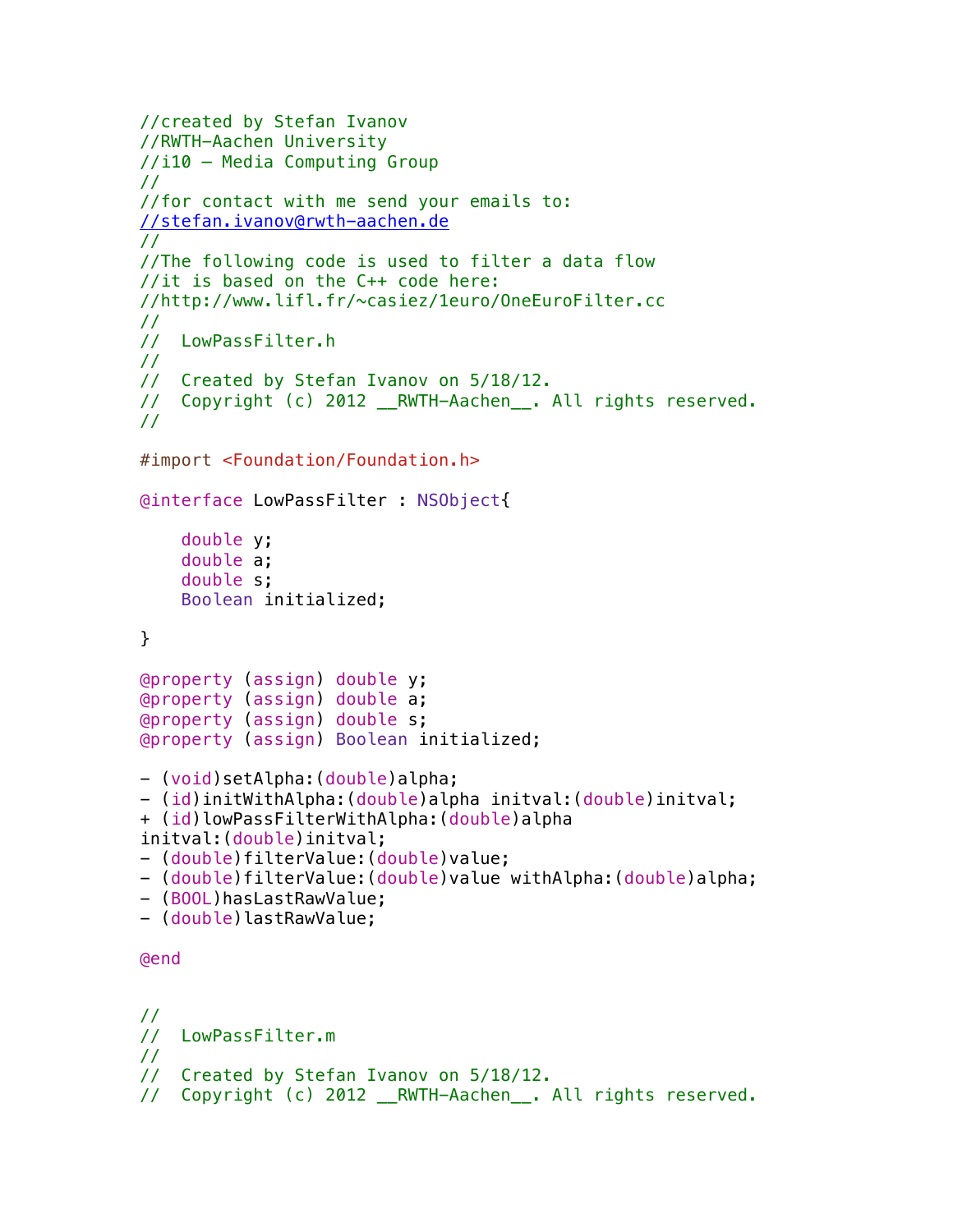//

```
#import "LowPassFilter.h"
@implementation LowPassFilter
@synthesize y;
@synthesize a;
@synthesize s;
@synthesize initialized;
- (void)setAlpha:(double)alpha
{
    if ((alpha <= 0.0) || (alpha > 1.0)) {
         NSLog(@"Alpha should be in range [0.0..1.0]! 
alpha=%lf",alpha);
     } else {
        self.a = alpha; }
}
- (id)initWithAlpha:(double)alpha initval:(double)initval
{
     // Call appropriate super class initializer
    if (self = [super init]) \{ // Initialize instance
        self y = self s = initval; [self setAlpha:alpha];
         self.initialized = NO;
     }
     return self;
}
+ (id)lowPassFilterWithAlpha:(double)alpha 
initval:(double)initval
{ 
     return [[self alloc] initWithAlpha:alpha initval:initval];
}
- (double)filterValue:(double)value
{ 
     double result;
     if (self.initialized) {
        result = self.a * value + (1.0 - \text{self.a}) * \text{self.s}; }else{
        result = value;
        self.initialized = YES;
     }
    self y = value;
     self.s = result;
     return result;
```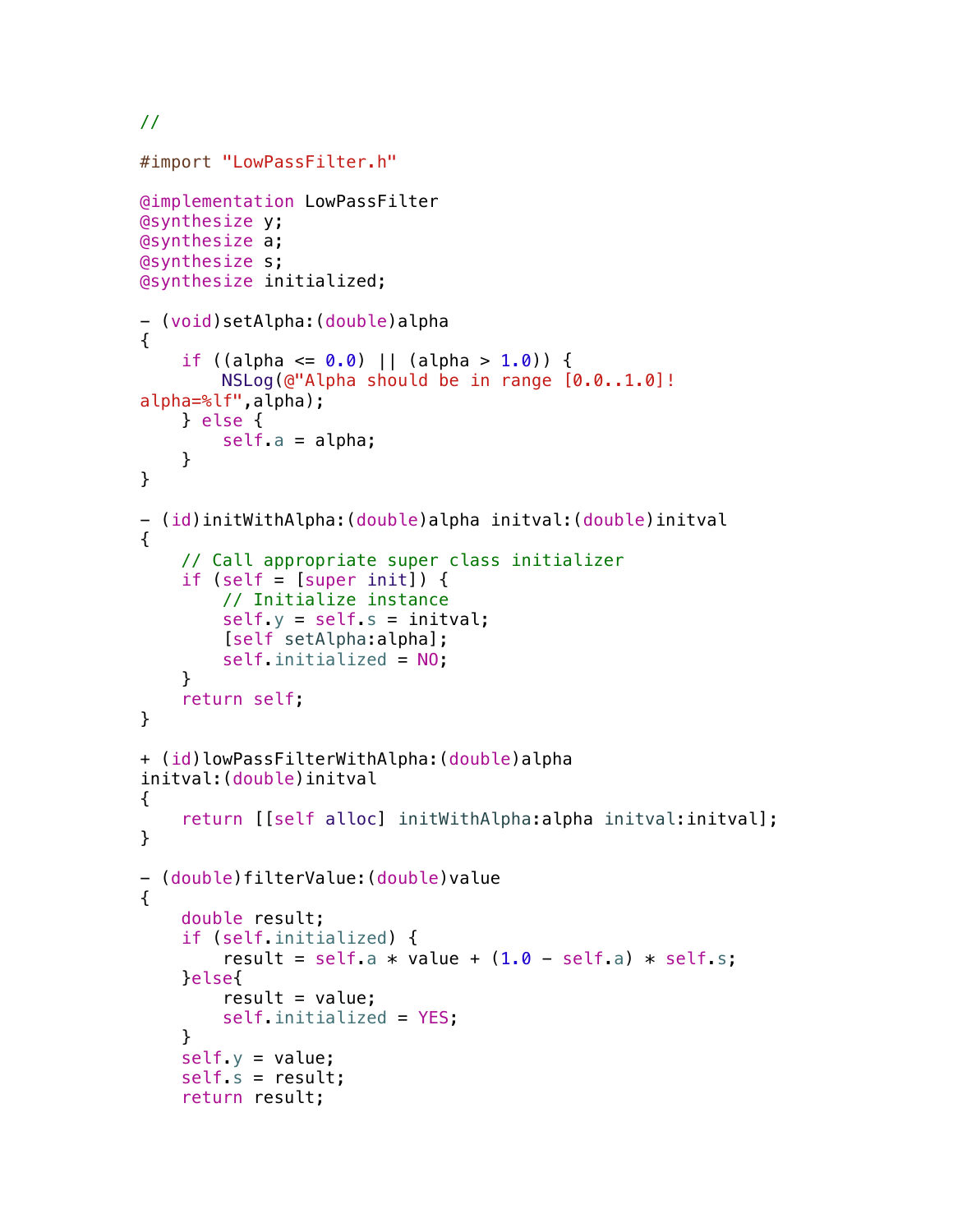```
}
- (double)filterValue:(double)value withAlpha:(double)alpha
{
     [self setAlpha:alpha];
     return [self filterValue:value];
}
- (BOOL)hasLastRawValue
{
     return self.initialized;
}
- (double)lastRawValue
{
     return self.y;
}
@end
//
// OneEuroFilter.h
//
// Created by Stefan Ivanov on 5/18/12.
// Copyright (c) 2012 __RWTH-Aachen__. All rights reserved.
//
#import <Foundation/Foundation.h>
#import "LowPassFilter.h"
@interface OneEuroFilter : NSObject{
     double freq;
     double mincutoff;
     double beta;
     double dcutoff;
     LowPassFilter *x;
     LowPassFilter *dx;
    NSDate *lasttime;
}
@property (assign) double freq;
@property (assign) double mincutoff;
@property (assign) double beta;
@property (assign) double dcutoff;
```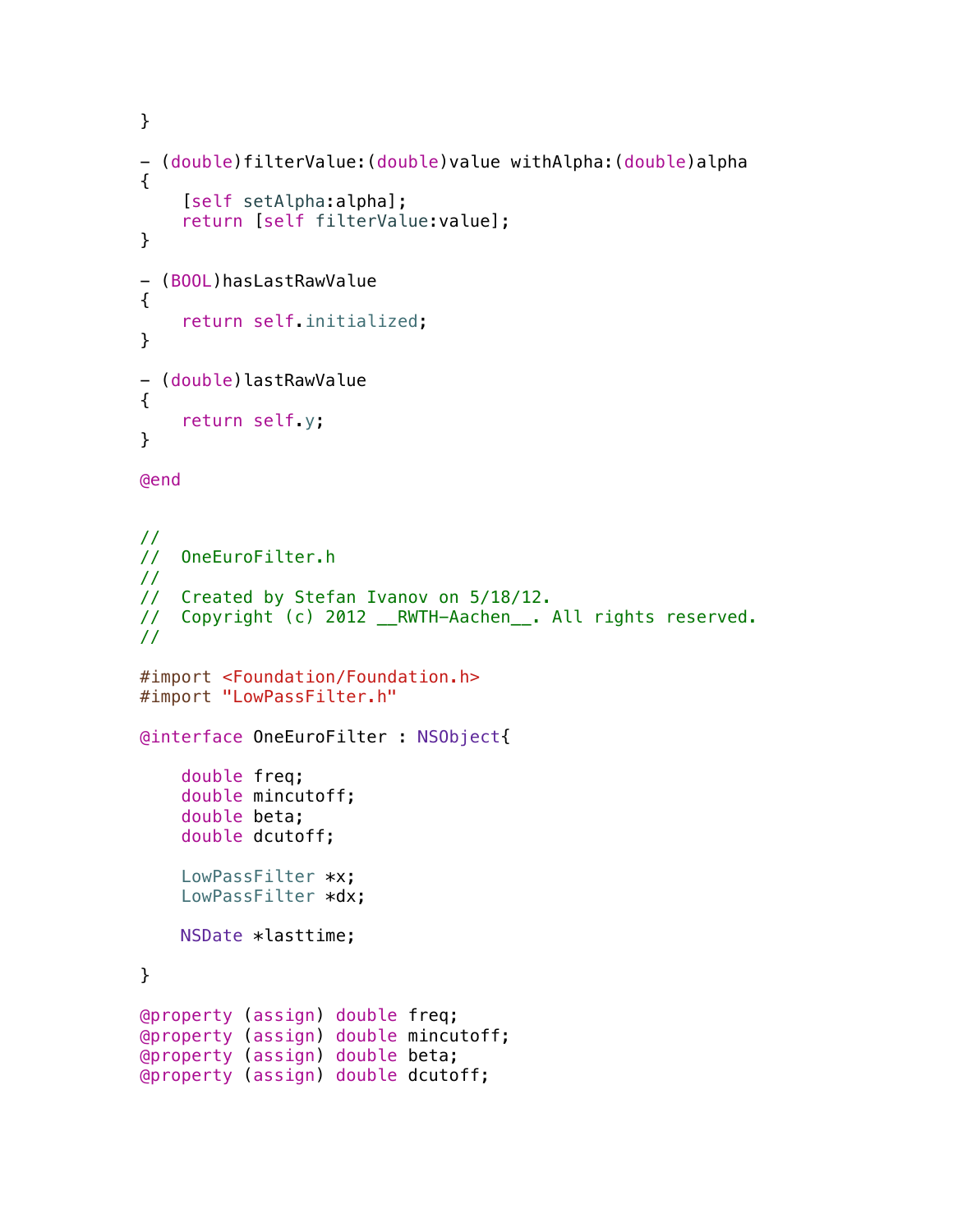```
@property (retain) LowPassFilter *x;
@property (retain) LowPassFilter *dx;
@property (retain) NSDate *lasttime;
- (double)alpha: (double)cutoff;
- (void)setFrequency:(double)f;
- (void)setMinCutoff:(double)mc;
- (void)setDerivativeCutoff:(double)dc;
- (id)initWithFrequency:(double)f mincutoff:(double)m 
beta:(double)b dcutoff:(double)d;
+ (id)oneEuroFilterWithFrequency:(double)f mincutoff:(double)m 
beta:(double)b dcutoff:(double)d;
- (double) filterValue:(double)value;
@end
//
// OneEuroFilter.m
//
// Created by Stefan Ivanov on 5/18/12.
// Copyright (c) 2012 RWTH-Aachen . All rights reserved.
//
#import "OneEuroFilter.h"
@implementation OneEuroFilter
@synthesize freq;
@synthesize mincutoff;
@synthesize beta;
@synthesize dcutoff;
@synthesize x, dx;
@synthesize lasttime;
- (double) alpha:(double)cutoff
{
    double te = 1.0 / self. freq;
    double tau = 1.0 / (2 * M_PI *cutoff);
    return 1.0 / (1.0 + \tan / \text{te});
}
- (void) setFrequency:(double)f
{
    if (f < 0) {
        NSLog(@"Frequency should be above zero! frequency=%lf", 
f);
     } else {
        self. freq = f;
```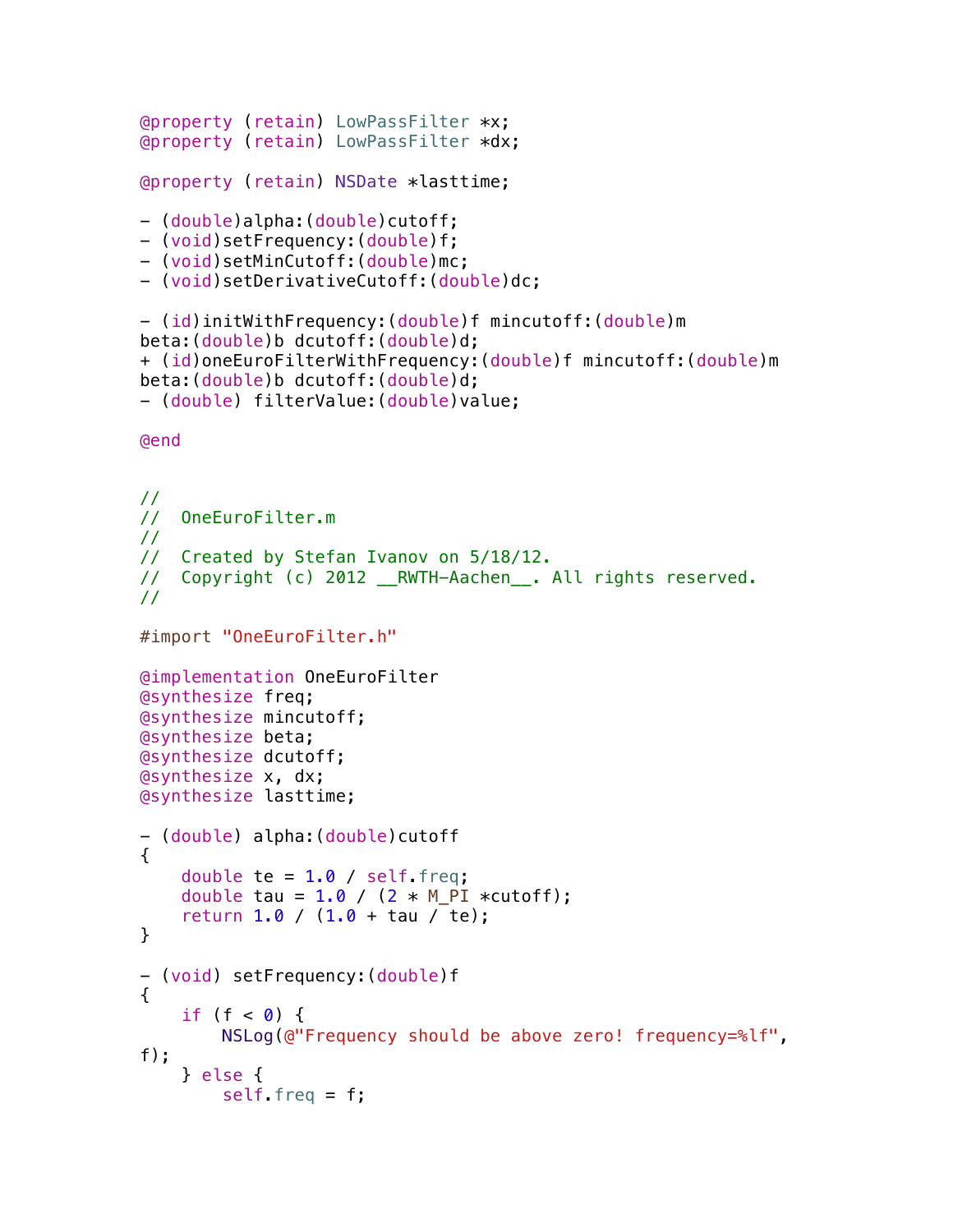```
 }
}
- (void)setMinCutoff:(double)mc
{
    if (mc \leq 0) {
         NSLog(@"Min cutoff should be above zero! min cutoff=%lf", 
mc);
     } else {
         self.mincutoff = mc;
     }
}
- (void)setDerivativeCutoff:(double)dc
{
    if (dc \leq 0) {
         NSLog(@"D cutoff should be above zero! d cutoff=%lf", 
dc);
     } else {
        self.dcutoff = dc;
     }
}
- (id)initWithFrequency:(double)f mincutoff:(double)m 
beta:(double)b dcutoff:(double)d
{
     // Call appropriate super class initializer
    if (self = [super init]) {
         // Initialize instance
         [self setFrequency:f];
         [self setMinCutoff:m];
         [self setBeta:b];
         [self setDerivativeCutoff:d];
         self.x = [LowPassFilter lowPassFilterWithAlpha:[self
alpha:ml initval: 0.0];
         self.dx = [LowPassFilter lowPassFilterWithAlpha:[self
alpha:d] initval:0.0];
         self.lasttime = [NSDate date];
     }
     return self;
}
+ (id)oneEuroFilterWithFrequency:(double)f mincutoff:(double)m 
beta:(double)b dcutoff:(double)d
{
     return [[self alloc] initWithFrequency:f mincutoff:m beta:b 
dcutoff:d];
}
- (double) filterValue:(double)value
```